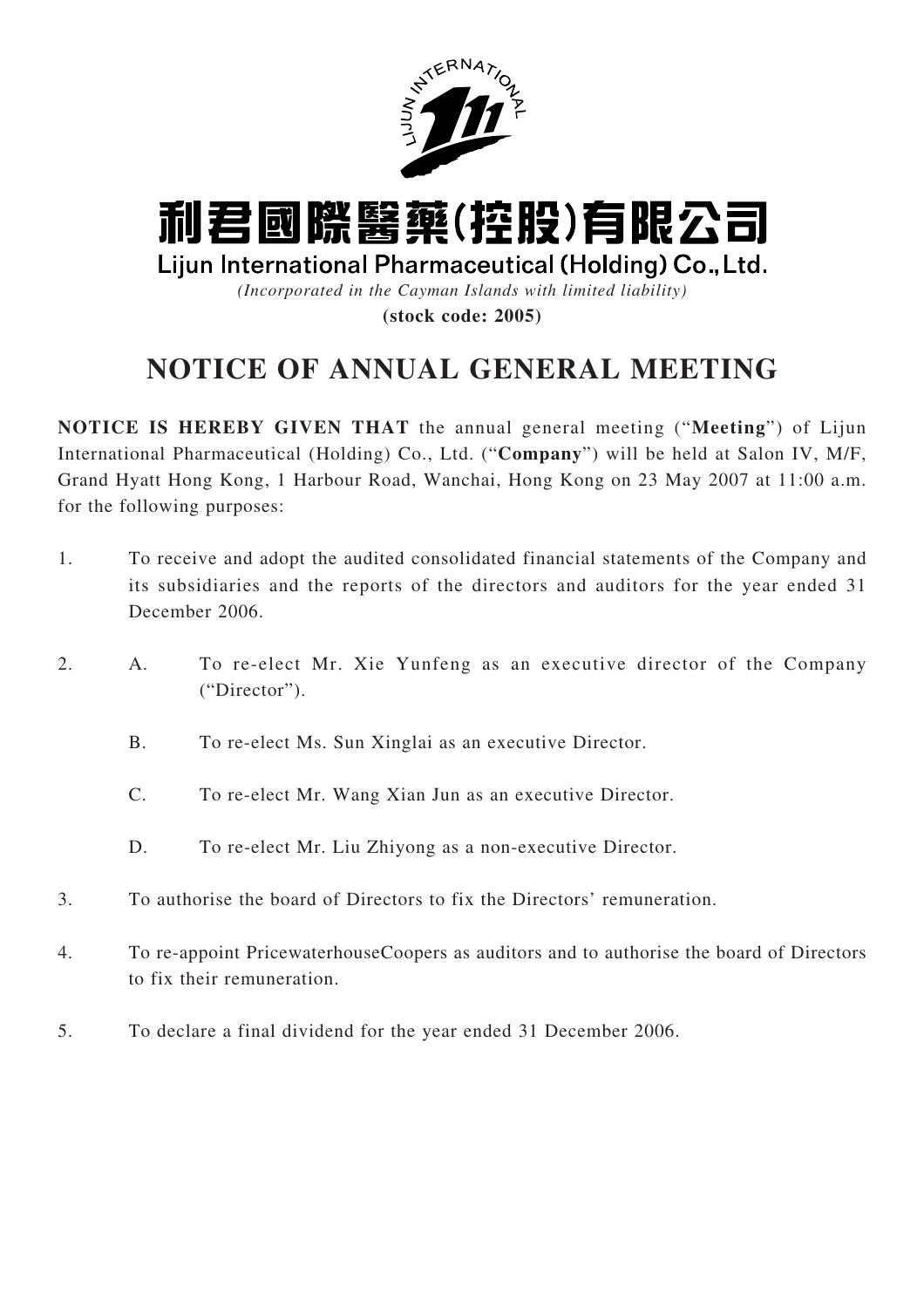6. As special business, to consider and if thought fit, pass with or without amendments the following resolutions as ordinary resolutions of the Company:

### **ORDINARY RESOLUTIONS**

## A. "**THAT**:

- (a) subject to paragraph (c) of this Resolution, the exercise by the Directors during the Relevant Period (as hereinafter defined) of all the powers of the Company to allot, issue or otherwise deal with additional shares of the Company ("**Shares**") or securities convertible into Shares, options, warrants or similar rights to subscribe for any Shares, and to make or grant offers, agreements and options which might require the exercise of such powers be and is hereby generally and unconditionally approved;
- (b) the approval given in paragraph (a) of this Resolution shall authorise the Directors during the Relevant Period to make or grant offers, agreements and options which might require the exercise of such powers after the end of the Relevant Period;
- (c) the aggregate nominal amount of the share capital allotted or agreed conditionally or unconditionally to be allotted (whether pursuant to an option or otherwise) by the Directors pursuant to the approval given in paragraph (a) of this Resolution, otherwise than pursuant to:
	- (i) a Rights Issue (as hereinafter defined);
	- (ii) the exercise of rights of subscription or conversion under the terms of any warrants issued by the Company or any securities which are convertible into Shares;
	- (iii) the exercise of the subscription rights under any option scheme or similar arrangement for the time being adopted for the grant or issue to eligible persons of Shares or rights to acquire Shares; or
	- (iv) any scrip dividend or similar arrangement providing for the allotment of Shares in lieu of the whole or part of a dividend on Shares in accordance with the articles of association of the Company,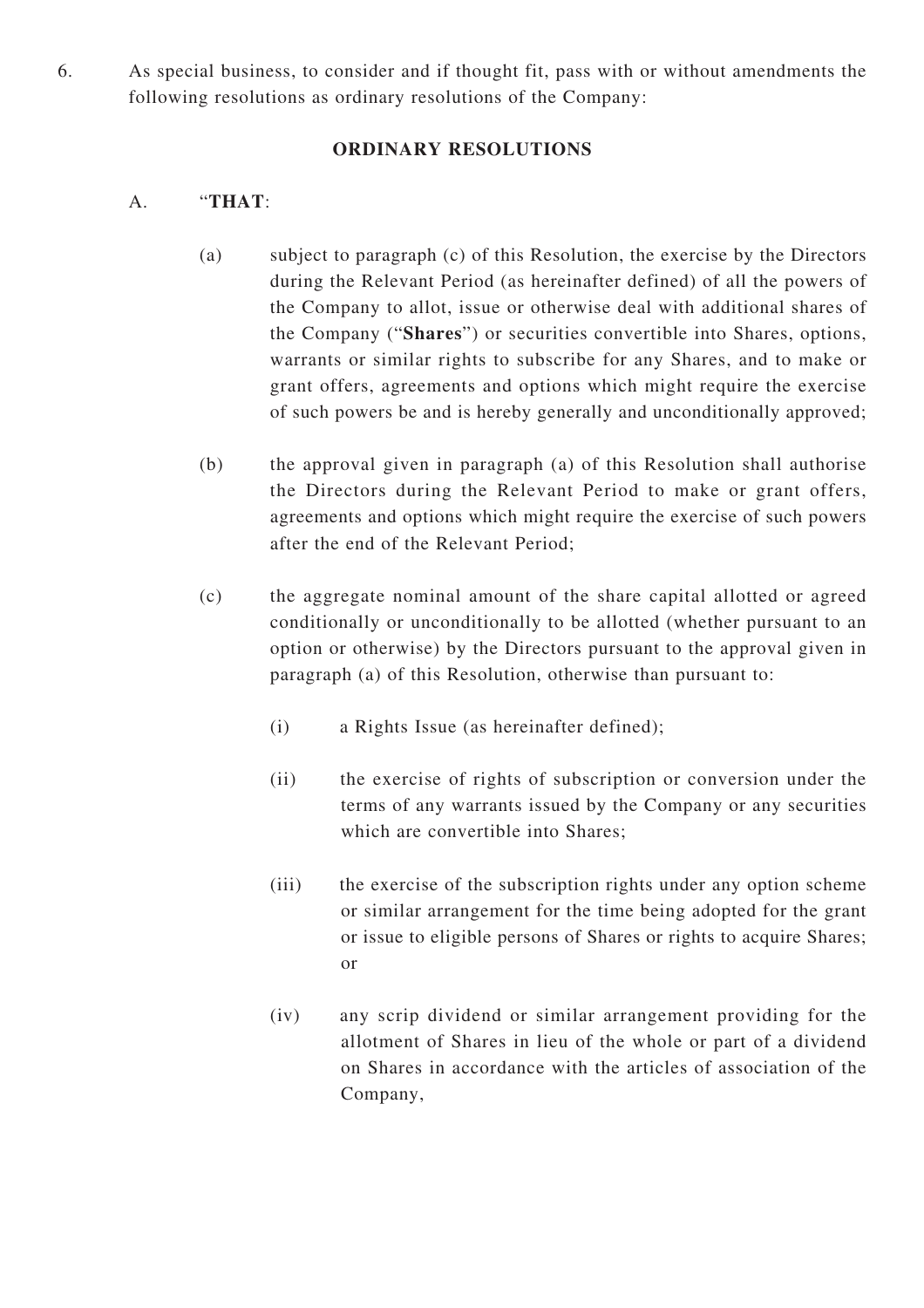shall not exceed twenty per cent of the aggregate nominal amount of the issued share capital of the Company as at the date of the passing of this resolution, and the said approval shall be limited accordingly; and

(d) for the purpose of this Resolution:

"**Relevant Period**" means the period from the passing of this Resolution until whichever is the earliest of:

- (i) the conclusion of the next annual general meeting of the Company;
- (ii) the expiration of the period within which the next annual general meeting of the Company is required by the articles of association of the Company or any applicable laws to be held; and
- (iii) the date on which the authority set out in this Resolution is revoked or varied by way of ordinary resolution of the shareholders of the Company in general meeting.

"**Rights Issue**" means the allotment, issue or grant of Shares pursuant to an offer of Shares open for a period fixed by the Directors to holders of Shares whose names stand on the register of members of the Company on a fixed record date in proportion to their then holdings of such Shares (subject to such exclusion or other arrangements as the Directors may deem necessary or expedient in relation to fractional entitlements or having regard to any restrictions or obligations under the laws of, or the requirements of any recognized regulatory body or any stock exchange in, any territory applicable to the Company).

#### B. "**THAT**:

(a) subject to paragraph (b) of this Resolution, the exercise by the Directors during the Relevant Period (as hereinafter defined) of all the powers of the Company to repurchase its own Shares on The Stock Exchange of Hong Kong Limited ("**Stock Exchange**") or any other stock exchange on which the securities of the Company may be listed and recognised for this purpose by the Securities and Futures Commission of Hong Kong and the Stock Exchange under the Hong Kong Code on Share Repurchases, subject to and in accordance with all applicable laws and regulations, be and is hereby generally and unconditionally approved;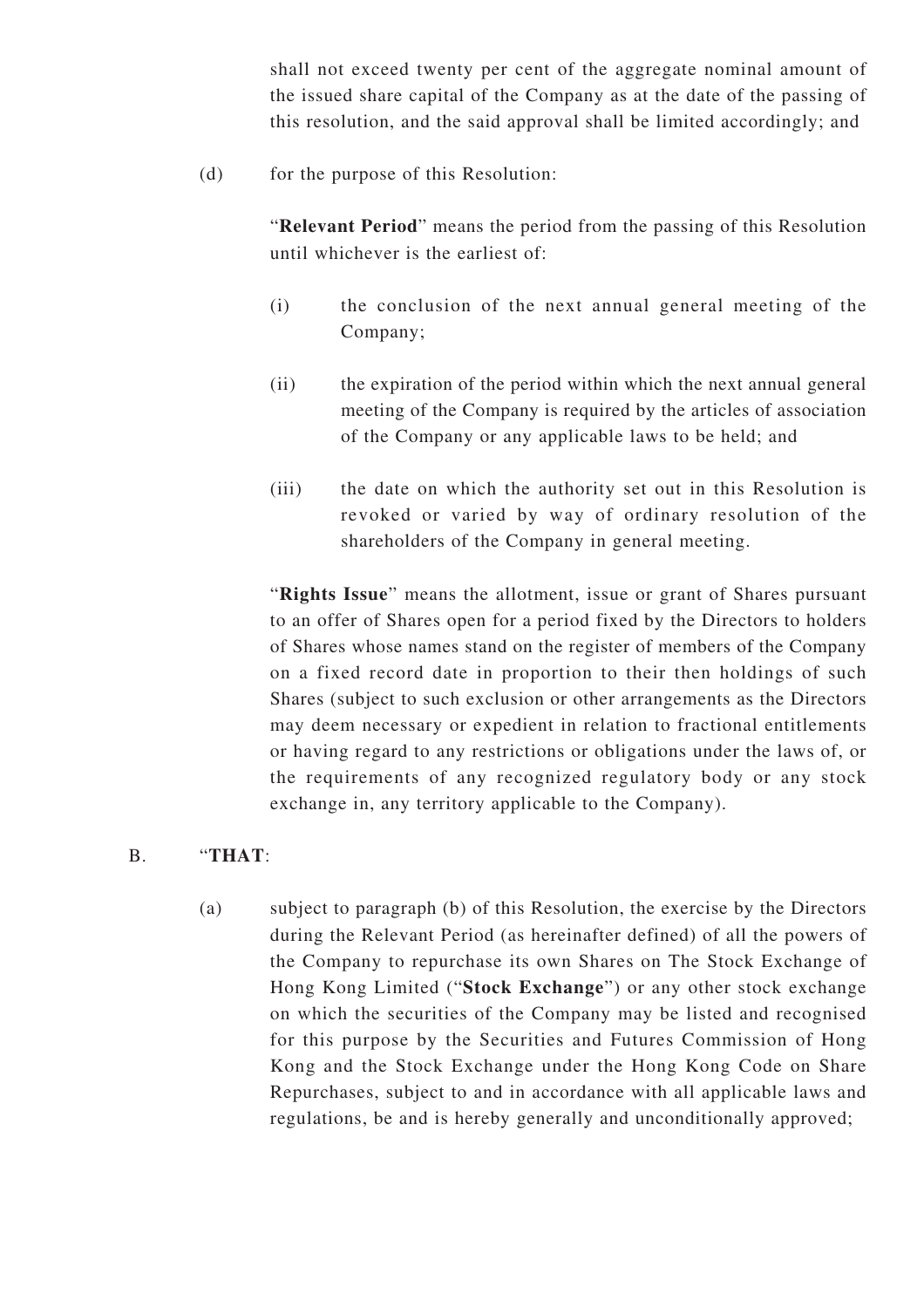- (b) the aggregate nominal amount of Shares which may be repurchased by the Company pursuant to paragraph (a) of this Resolution during the Relevant Period shall not exceed 10 per cent of the issued share capital of the Company at the date of the passing of this Resolution and the approval granted under paragraph (a) of this Resolution should be limited accordingly; and
- (c) for the purpose of this resolution, "**Relevant Period**" means the period from the passing of this resolution until whichever is the earliest of:
	- (i) the conclusion of the next annual general meeting of the Company;
	- (ii) the expiration of the period within which the next annual general meeting of the Company is required by the articles of association of the Company or any applicable laws to be held; and
	- (iii) the date on which the authority set out in this Resolution is revoked or varied by way of ordinary resolution of the shareholders of the Company in general meeting."
- C. "**THAT**, conditional upon the passing of the Resolutions 6A and 6B in the notice convening the Meeting, the general mandate granted to the Directors to exercise the powers of the Company to allot, issue or otherwise deal with additional securities of the Company pursuant to Resolution 6A as set out in the notice convening the Meeting be and is hereby extended by the addition thereto an amount representing the aggregate nominal amount of the share capital of the Company repurchased by the Company under the authority granted pursuant to Resolution 6B as set out in the notice convening the Meeting provided that such amount shall not exceed 10 per cent of the aggregate nominal amount of such securities of the Company in issue at the date of the passing of this Resolution."

On behalf of the Board **Lijun International Pharmaceutical (Holding) Co., Ltd. Wu Qin** *Chairman*

Hong Kong, 30 April 2007